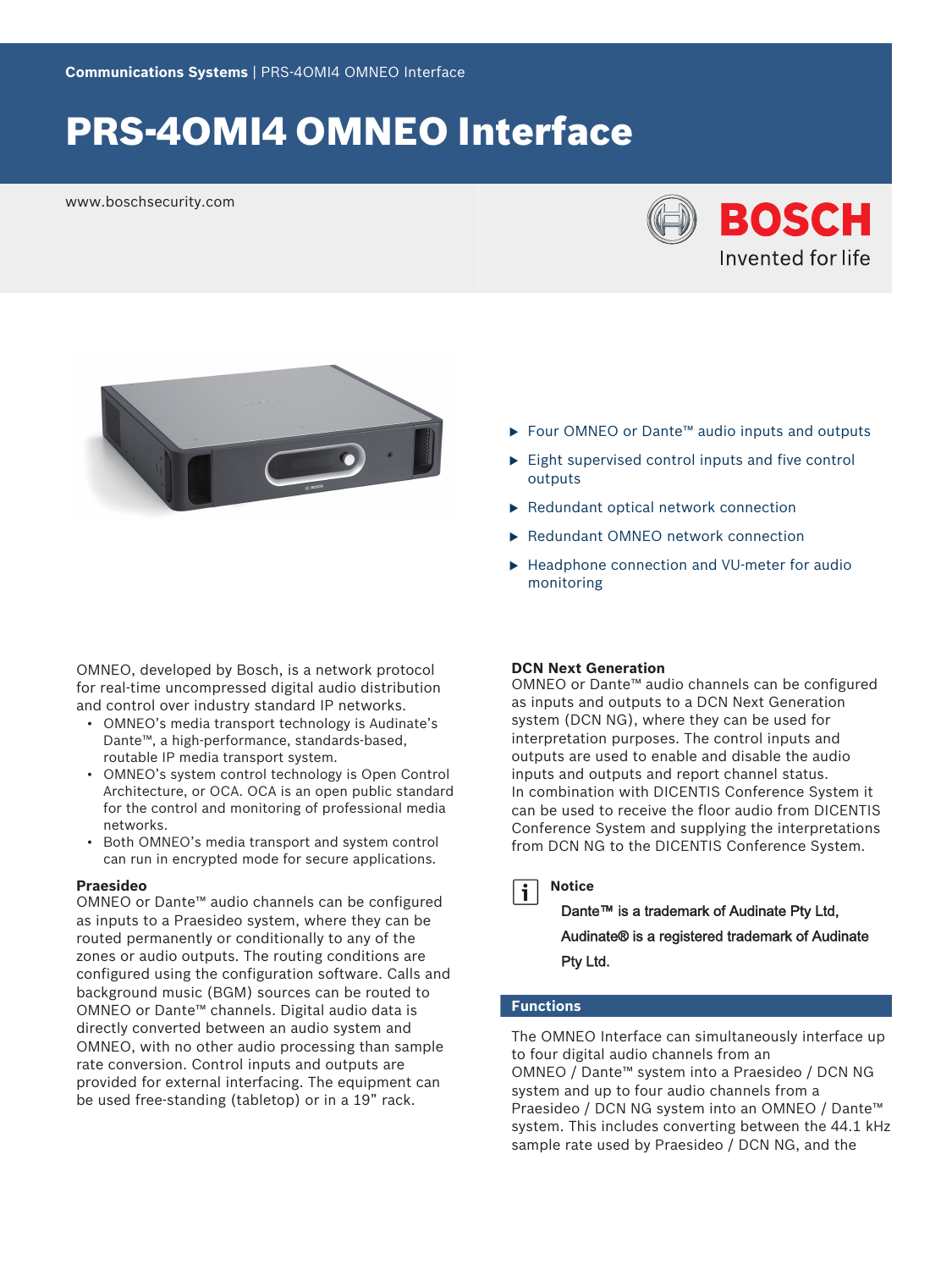48 kHz sample rate that OMNEO uses, as well as conserving volume levels. It can also route audio channels between itself and other OMNEO Interfaces, in the same or in other audio system networks, or to third party Dante™ units. Only audio channels are routed via the interface, not control data. This means that if units are used to link multiple systems, a PC master must always access the Praesideo network controllers / DCN NG CCUs through their Open interfaces / APIs for control purposes.

#### **Praesideo**

The eight control inputs are freely programmable for system actions, and priorities can be assigned to these inputs. Five control outputs are freely programmable for faults and call-related actions. Control inputs can also be programmed for momentary or toggle operation using the configuration software. Each control input has the ability to monitor the attached line for open and short-circuits.

#### **DCN Next Generation**

The eight control inputs are used to enable or disable the 4 inputs and outputs. The first four control outputs are used to indicate the engaged state of the channel assigned to the output. The fifth output indicates the status of the optical network.

#### **Controls and indicators**

- 2 x 16 character LCD status display shows the VU meter reading when the audio monitoring mode is active. Audio can be monitored by headphone.
- Rotary/push control for menu control and headphone volume.

#### **Interconnections**

The interface supports redundant network cabling of both an audio system and OMNEO networks. It gets its power from the Praesideo network controller / DCN NG CCU via the network cable. The unit is self-monitoring and continually reports its status to the network controller / CCU.

- Two optical network connections
- Two RJ45 Ethernet connectors for OMNEO
- Eight control inputs to enable audio inputs and audio outputs
- Five control outputs to indicate channel engaged state
- One headphone output 3.5 mm (0.14 in) stereo



#### **Certifications and approvals**

| Safety           |                      | acc. to IEC 60065 / EN 60065                    |  |  |
|------------------|----------------------|-------------------------------------------------|--|--|
| Immunity         |                      | acc. to EN 55103-2 / EN 50130-4 /<br>FN 50121-4 |  |  |
| <b>Emissions</b> |                      | acc. to EN 55103-1 / FCC-47 part 15B            |  |  |
| Emergency        |                      | acc. to FN 54-16                                |  |  |
|                  |                      |                                                 |  |  |
| <b>Region</b>    | <b>Certification</b> |                                                 |  |  |
| Europe           | <b>CPR</b>           | <b>FU CPR Telefication</b>                      |  |  |
|                  | СE                   |                                                 |  |  |

# **Installation/configuration notes**



- 1 Ethernet network
- 2 Control inputs
- 3 Plastic optical fiber network
- 4 Control outputs
- 5 Display and control
- 6 OMNEO interface
- 7 Sample rate conversion
- 8 Network processor and DSP
- 9 Network redundancy switching

#### **Parts included**

| <b>Quantity</b> | <b>Component</b>                      |
|-----------------|---------------------------------------|
| 1               | PRS-40MI4 OMNEO Interface             |
| 1               | Set of mounting brackets for 19" rack |
| 1               | Set of feet                           |
| 1               | Set of connectors                     |
|                 |                                       |

*Rear view*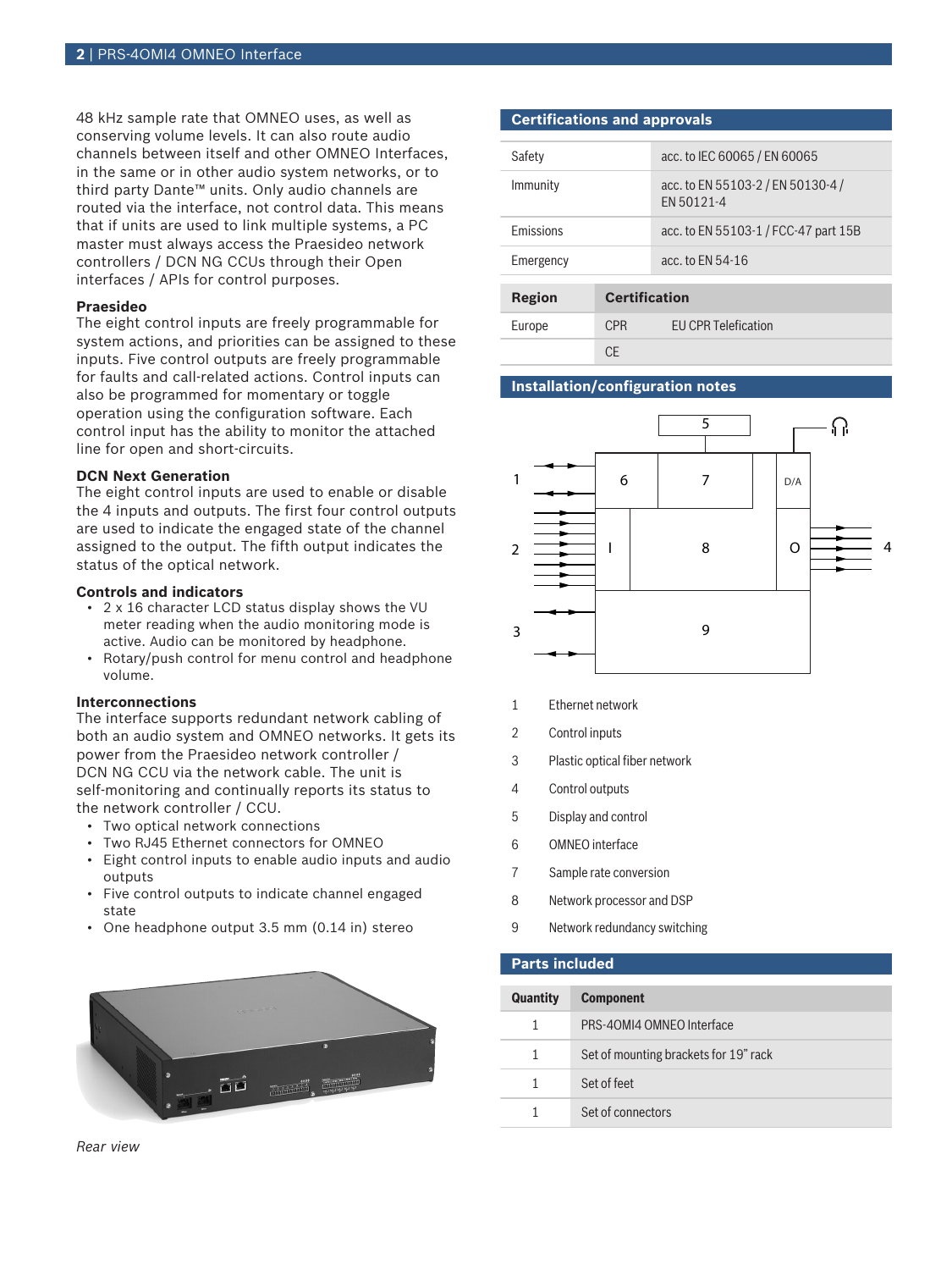# **Technical specifications**

### **Electrical**

| Supply voltage         | 24 to 48 VDC                           |
|------------------------|----------------------------------------|
| Power consumption      | 10 W (DC)                              |
| Audio Transport        | Ethernet (100/1000Base-T)              |
| Channels               | 4 in / 4 out per interface<br>on OMNEO |
| Compliance             | <b>IEEE 802.3</b>                      |
| <b>Audio Transport</b> | $24$ -bit                              |
| Sample Rate            | 48 kHz                                 |
| Latency                | $<$ 1 ms                               |
| Integrity assurance    | Watchdog                               |
| <b>Control inputs</b>  | 8x                                     |
| Connectors             | Removable screw terminals              |
| Operation              | Closing contact (with supervision)     |
| <b>Control outputs</b> | 5x                                     |
| Connectors             | Removable screw terminals              |

### **Mechanical**

| Dimensions $(H \times W \times D)$    |                                                                      |
|---------------------------------------|----------------------------------------------------------------------|
| for tabletop, with feet               | $92 \times 440 \times 400$ mm<br>$(3.6 \times 17.3 \times 15.7)$ in) |
| for 19" rack, with<br><b>brackets</b> | 88 x 483 x 400 mm<br>$(3.5 \times 19 \times 15.7)$ in)               |
| in front of brackets                  | $40 \text{ mm} (1.6 \text{ in})$                                     |
| behind brackets                       | 360 mm (14.2 in)                                                     |
| Weight                                | $6$ kg $(13.2$ lbs)                                                  |
| <b>Mounting</b>                       | Tabletop, 19"-rack                                                   |
| Color                                 | Charcoal (PH 10736) with silver                                      |

#### **Environmental**

| Operating temperature                | $-5$ °C to +55 °C (23 °F to +55 °F)                                    |
|--------------------------------------|------------------------------------------------------------------------|
| Storage and transport<br>temperature | $-20\degree$ C to +70 $\degree$ C (-4 $\degree$ F to +158 $\degree$ F) |
| Humidity                             | 15% to 90%                                                             |
| Air pressure                         | 600 to 1100 hPa                                                        |

# **Ordering information**

# **PRS-4OMI4 OMNEO Interface**

OMNEO network interface for real-time uncompressed digital audio distribution over industry standard IP networks.

Order number **PRS-4OMI4**